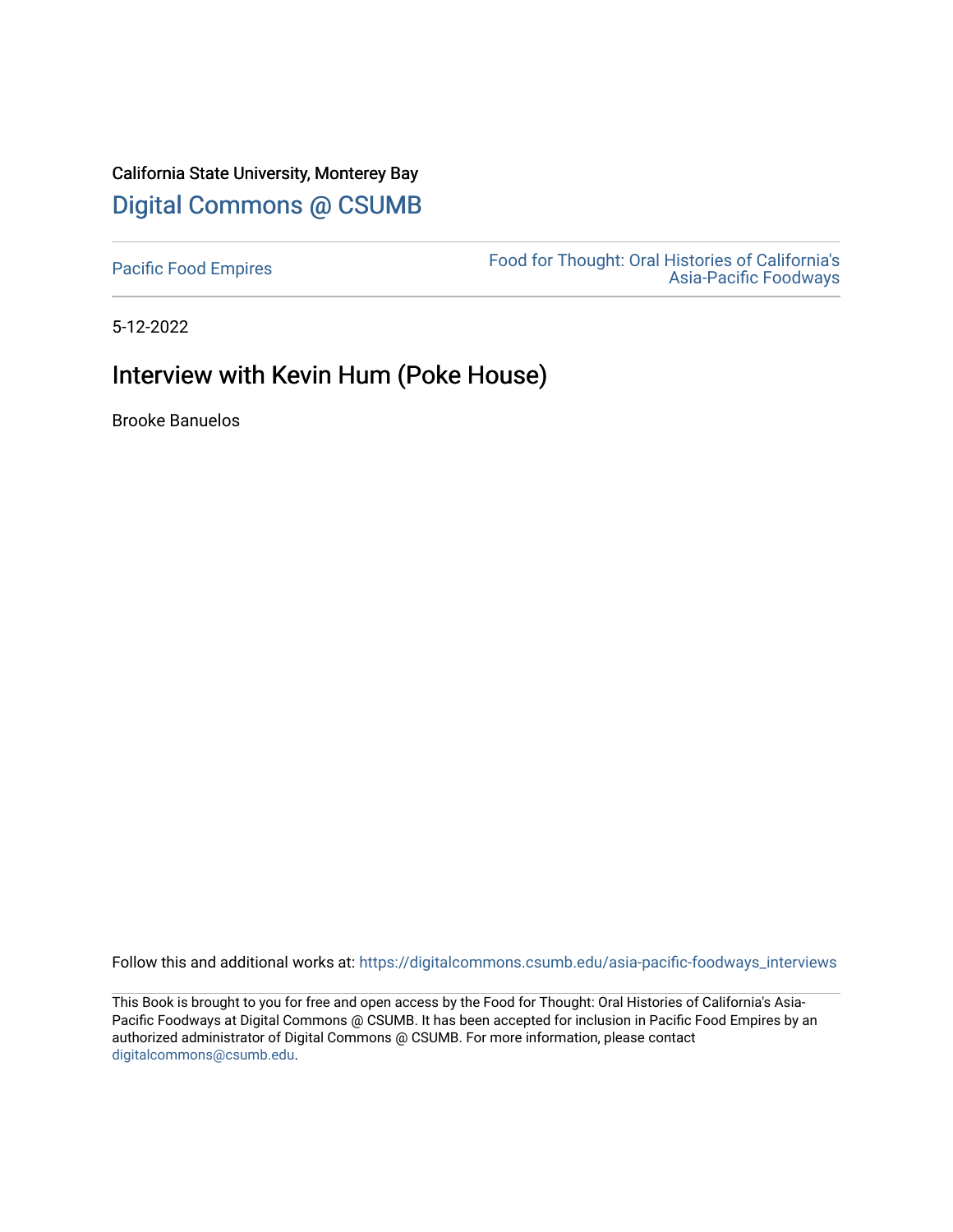#### Brooke banuelos 00:00

Okay, so this is for Japanese 317. I am Brooke Banuelos interviewing Kevin Hum for poke house at Del Monte shopping center. So once again, Kevin, thank you so much for doing this interview with me, it's really important that we get some insight and some voices from the local Asian community, especially after everything that's happened and as we get closer to AAPI month. So what made you decide to become the general manager of Poke house and just wanted to go into the restaurant business in general?

## Kevin Hum 00:32

Well, for me, like I had a have a passion for food for like a very long time. It's mainly like food, just kind of like one of the things that connect people like together. I feel like it's one way to share our culture and also share like, maybe experiences or something like that. Food is something that is a very powerful connection seems like most people, so yeah, like food is like, you know, something that you eat every day. And it's like something you can commonly share with like most people as well,

#### Brooke banuelos 01:01

of course, of course, and then has COVID-19 affected your business at all, or to your knowledge Have you started after it happens?

## Kevin Hum 01:10

Mainly just like, like, probably dislike labor shortages, as you know. And then like, probably like, as, you know, like, price increases, like everywhere. Everything's like short and supply. But of course, like, you know, we always tried to bring like, the best quality food as we can to, like, tell our customers and like, just like try to give them the right pricing as well. It's been pretty difficult since COVID. Started, but we're just trying our best to do.

## Brooke banuelos 01:36

That's always good. And especially since I see you guys have the sustainability model happening with the fish, how's the quality of the fish gone down at any point? Or do you see any kind of like people not wanting to be here as often because they're afraid that the prices are going to be higher since you're not buying it from fish farmers?

## Kevin Hum 01:53

Well, for the for the, for the price changes. It's like... I wanted to say no, people still do come through, like just so come by to go buy poke for every, every now and then. But it's just a come less frequently because of the rising cost. As for the quality of the fish, the quality of the fish never changes at all. If anything, like either it'll increase or stay the same quality. But you know, like, again, like we're just trying to bring the best like quality food and at the most like sustainable farm.

Brooke banuelos 02:24 Perfect, then that's good. And then what is your favorite dish on the menu? If you have any?

## Kevin Hum 02:27

My favorite dish? I want to see the house salmon. It's a very, yeah, the house salmons a pretty good bowl. It's a very simple bowl of a few ingredients, but I'll feel like it represents like a good Poke bowl I would say like very few ingredients, but also a very good tasting bowl.

#### Brooke banuelos 02:46

That's good then. And then has poker played a big part of your life. Have you grown up eating it? Or have you just started eating it recently?

## Kevin Hum 02:53

I wouldn't say like poke was like in the very beginning, when I first tried it, it was very unfamiliar for me, an area I grew up, we didn't have poke at all, but then was one poke chain that started up. And when I had poke for the first time, it was a really good like, meal I would say and like you know, like everything was fresh. I think it's like really delicious as well. Of course, like the price is like kind of like hefty, but it's hefty for reasons because like the product like all the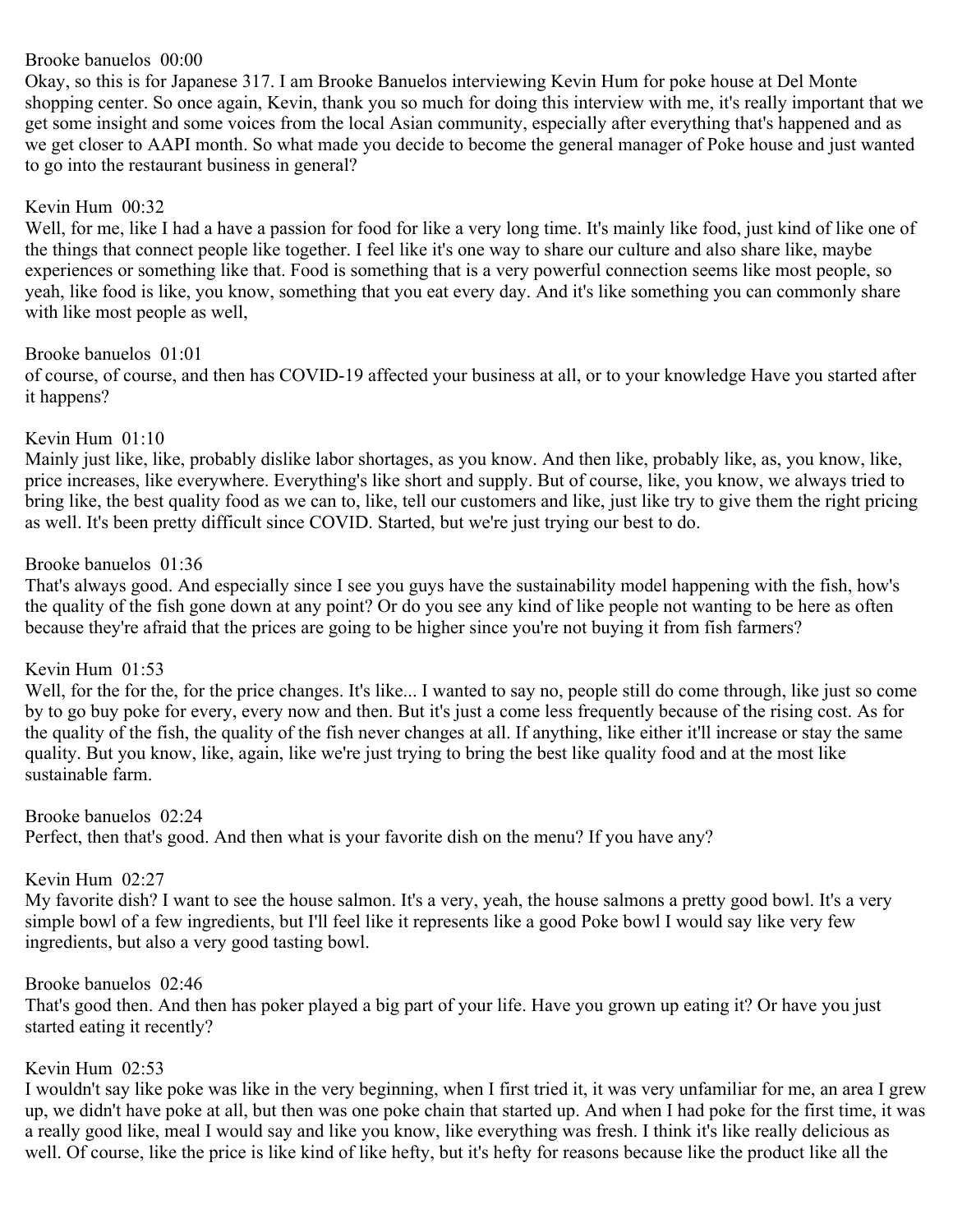proceeds to bring to the table costs like quite a bit as well. But for the most part, like I think like poke is a good way to start eating healthier as well because I imagine that people would go for like fast food or something like, like McDonald's, McDonald's or like Jack in the Box or something. But I feel like pokey is a good way to also have fast food but eat it at a much healthier pace or have healthier mindset basically.

Brooke banuelos 03:47 If you don't mind me asking Where did you grow up?

Kevin Hum 03:50 I grew up in like, Southern California.

Brooke banuelos 03:52 Oh what part?

Kevin Hum 03:53 Like Rosemead, Pasadena area.

Brooke banuelos 03:56 I'm from Pasadena.

Kevin Hum 03:57 Oh, really?

Brooke banuelos 03:58 Yeah. What high school did you go to?

Kevin Hum 03:59 I went to Rosemead high.

Brooke banuelos 04:00 Oh, I went to San Marino.

Kevin Hum 04:01 Oh, San Marino.

Brooke banuelos 04:02 Yeah, so San Marino. Like so literally I work at the Santa Anita mall in Arcadia.

Kevin Hum 04:05 Oh, yeah.

Brooke banuelos 04:06 I feel that. Wait which is the poke house that opened up near you.

Kevin Hum 04:10 Ah, it was called. But it was opened up by one of the teachers like back in Rosemont High School.

Brooke banuelos 04:16 oh Wow.

Kevin Hum 04:18 But I think it's like poke go or something. I don't know.

Brooke banuelos 04:20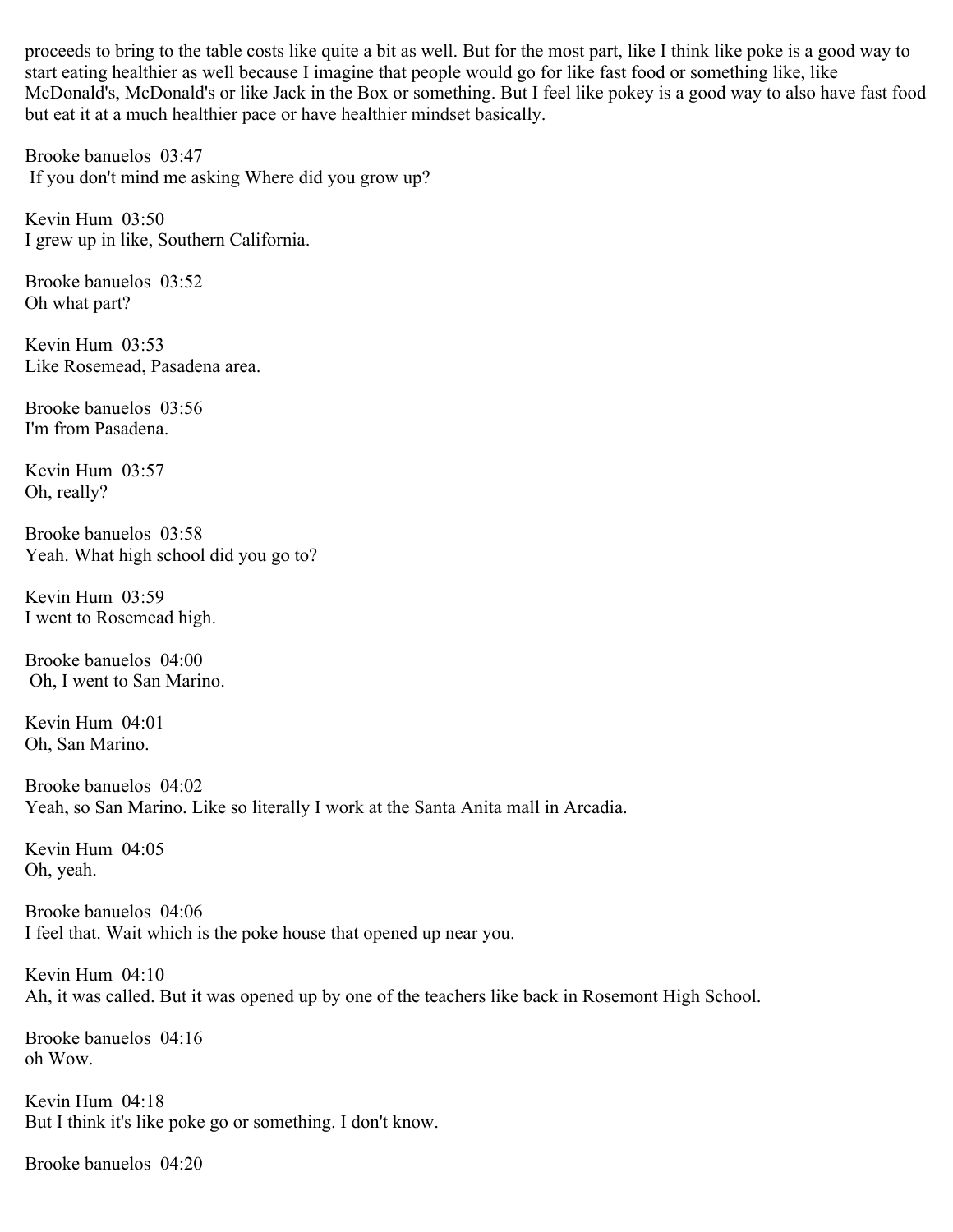Okay, cool. Oh, ? And then what inspired you to try to kind of bring or did you help open up this branch? Or did you or did you just join after it was already opened.

#### Kevin Hum 04:36

I joined shortly after open and I was working closely with the the owner basically. And he kind of like he kind of had the same passions that I do where like, you know, to have really good food and also to kind of like bring a little bit of culture to like places that don't really have this type of food. And yeah, that's, you know, that's pretty much where like I stemmed from

#### Brooke banuelos 04:59

Oh good, thats good then. And then do you feel like you have to Americanize your food or change your recipes for the American clientele or people who haven't been familiar with poke before?

## Kevin Hum 05:10

Just a little bit, I would say most of its like pretty traditional. There are some things that are more American as where we have like more options like definitely like, definitely, like we have to like change up, like some of the foods based off location as well. We try to work with more like local products that way we can like, kind of bring like a little bit, you know, to like lower the cost of food as well as like to bring like when we grow here like in California?

#### Brooke banuelos 05:35

Of course, of course. And then was it easy for this branch to build clientele? Or was there a little bit of skepticism from the people when you first opened up?

#### Kevin Hum 05:46

That I'm not sure because most of the people that come by to poke house are familiar with poke, there are a couple of people because of the area. It's like, there's a lot of tourists coming in.

Brooke banuelos 05:57 Yeah

## Kevin Hum 05:57

that are kind of curious about it. And we're very friendly with like new people coming in to try poke And we try to give them the best experiences possible. So they would come back and try it again. Or they would go back to where they live, then how poke where they live or something.

#### Brooke banuelos 06:13

And then what are some secret tips, to successfully helping manage this business? Or is there anything you can kind of give as an insight that you've done that might have helped increase the customer service when it comes to here?

## Kevin Hum 06:28

Well, definitely a lot of caffeine for sure. Like that's like top of the list, you always have to be like on your feet, and kinda like adjusting to like day to day like craziness or things that happen. Everything is a little different, like it's really unpredictable. But you just have to be really adaptable to your environment and situation that happens. Like time time organization is also very like important as well. Because if you're kind of all over the place, it's really hard. Just anything, basically, but if you have good time management and like, good organization, you will be able to do well,

#### Brooke banuelos 07:04

of course, and then was there a special dish that helped bring in clientele when you first open or one that seemed to be more popular than the others?

## Kevin Hum 07:10

 Um, not really like everything, like kind of just kind of random, I would say because a lot of people like to build their own bowls, because they get to choose what they want. And also like for people who come in for the first time, they would get like a signature bowl or something like that. It's all very different. But I think it's just based off like how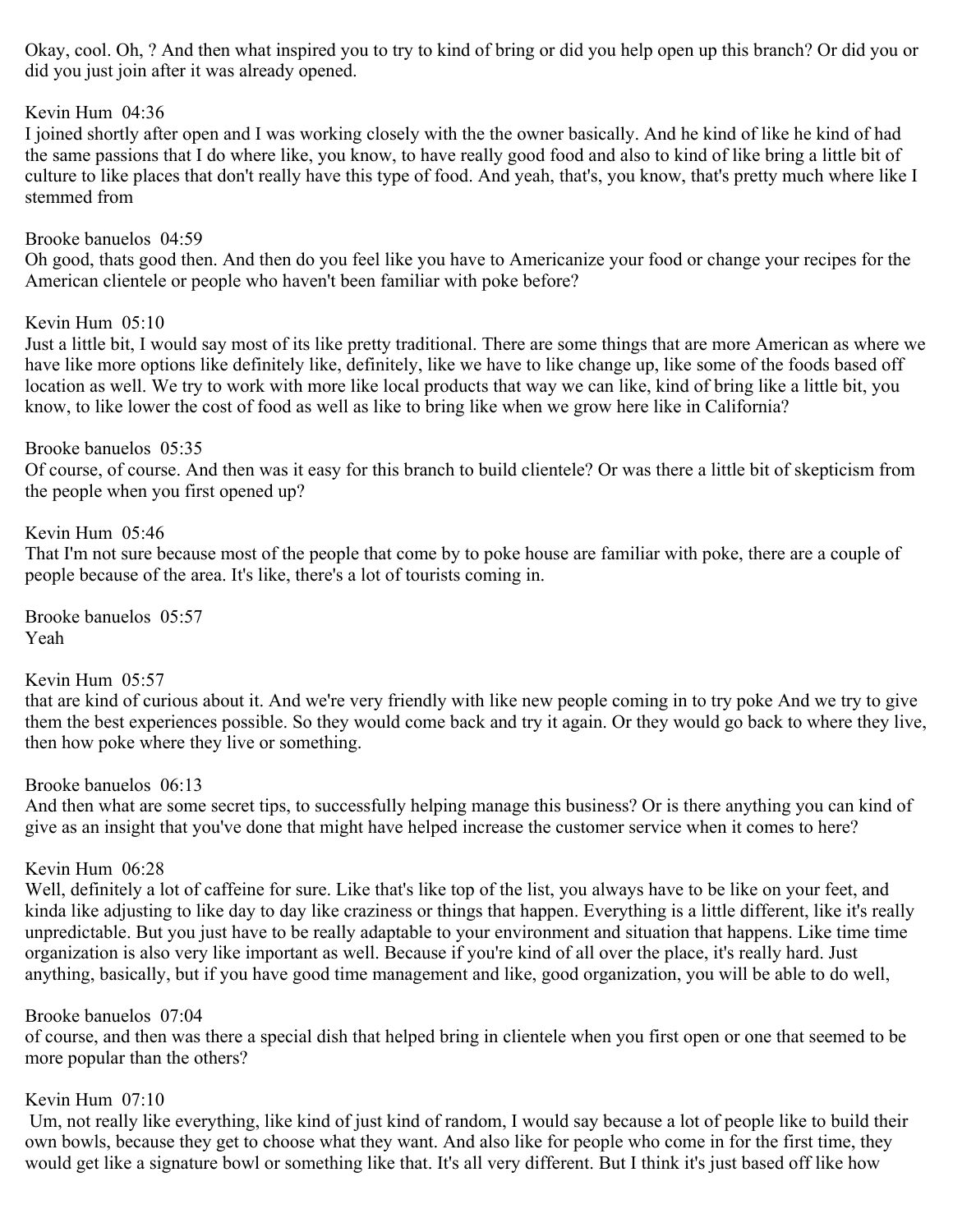comfortable people are trying to do things and or like, how comfortable they are with like, building their own bowl and kind of going into going to the dark kind of thing.

#### Brooke banuelos 07:38

Was there any dish that you guys created afterwards, due to high demand from clientele, or as from seeing what the most popular item was, or more commonly asked for?

#### Kevin Hum 07:51

No dishes in particular, but maybe just a couple like items. I know, there's a demand for our traditional shoyu tuna. And so we brought aback because people have been asking for it. So it was like something that so it's something that like we you know, will be the kind of like, listen to our customers about and then we also like, bring it back. You know, because people just really love it as well.

#### Brooke banuelos 08:14

And then where do you see the business, And specifically the shop going from here? Like what is your what are the goals or the outcomes that you're hoping for in the next upcoming year?

#### Kevin Hum 08:25

Definitely just see, like, probably definitely to, like expand more to like different areas around the Bay Area. I feel like the Bay Area doesn't have a lot of poke places that are like very good. So we do want to, once you like have a really good pokey business like well, as well as like, you know, serving the highest quality like food as we can.

#### Brooke banuelos 08:43

Yeah, as a customer, I can absolutely see that happening. And I have noticed that too, like coming from where we're from there's at least now there was a ton down there and then coming up here and not finding any. So I will say it was very, very welcomed when I found this place. And then I do have a little bit more of a serious question. Has the reason racism towards Asian or Asian Americans been affecting the business during COVID-19? Or have you? Or has the shop in general been like the victims of any of this type of anti Asian racism?

#### Kevin Hum 09:14

Not not poking house, Like I haven't heard anything about Asian racism or like hate or anything like that. But I mean, I do. I just I definitely keep up with the news myself. And like, it's pretty sad about what's going on. And

Brooke banuelos 09:27 absolutely,

## Kevin Hum 09:28

I really couldn't do it. Like all those like, you know, that news happens with all those actions that happen. And I just wish that you know, like, because like talking about it more or like, you know, find a solution or some common ground. No hate would happen, you know?

#### Brooke banuelos 09:44

Oh, absolutely. But it's good the fact that the business and you guys havent been victims or targeted due to this, and then do what do you think would have happened if COVID hadn't happened? Like do you think the trajectory of the store would have changed? Do you think that you guys would have been able to open more businesses since then? or anything like that?

## Kevin Hum 10:05

I definitely think maybe more businesses for sure. Well, I mean, like, I mean, like, I think like, what our mission was to do is just, like spread as much as possible. And like, you know, trying to spread like, our mission to, to bring like,like our like, take on, like, Hawaiian poke a to, like, the Bay Area. I dont think COVID has stopped us that much. So we're still trying to like, we're still going like really fast towards our goal.

Brooke banuelos 10:37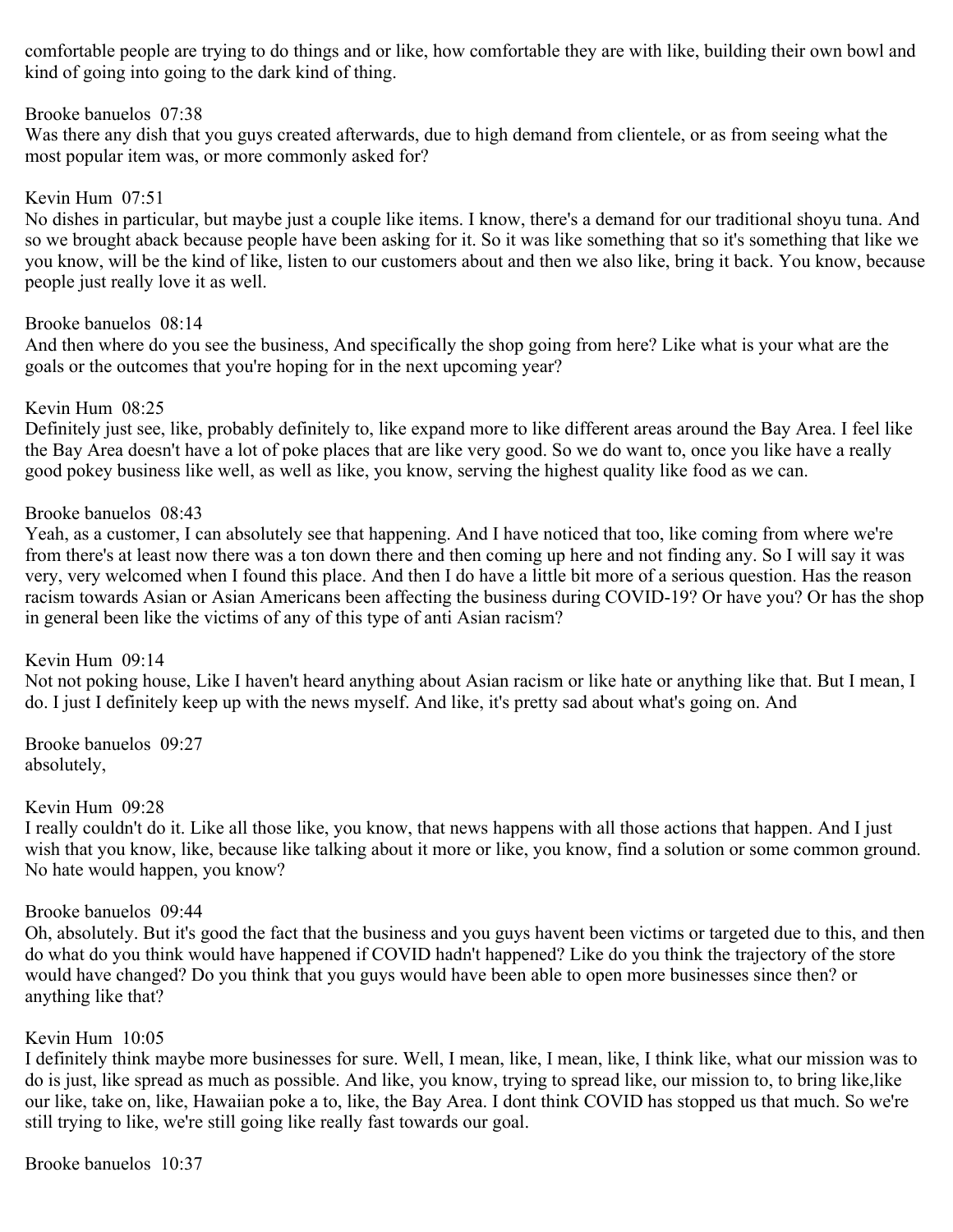And then when did the store open specifically?

Kevin Hum 10:40 I think this store opened and I think like 2019 or 20, sometime around that.

## Brooke banuelos 10:47

And then why do you think your store out of all the stores around here was able to get through COVID and not end up shutting down or be able to become even more successful afterwards?

# Kevin Hum 10:58

I think it's definitely because like, our corporation is pretty adaptable to situations. And also like, it's also comes down to like the quality of our food as well as our quality of our food was in like really good or like up to par, then I'll take the business would have lasted. But because we you know, we take pride in like serving the highest quality like food as we can, like people keep coming back, because it's like one of the only good tasty poke places around here.

## Brooke banuelos 11:27

And then how do you ensure that the that the ingredients state high quality is there any procedures you go through, are there any measurements or scales you kind of try to measure it against to make sure that it stays is that quality?

# Kevin Hum 11:41

Definitely always like checking the quality of food. Like when it comes in also, like before it goes out to the line itself. doing like a double take just on like quality of the color the food before it goes out is like a very good practice that we do. Because, you know, we always want to be serving like really fresh, like vegetables and like fish and protein as much as we can. And you know, it's just like basic it is as basic food handling procedures as well. And like we just follow those to like the tee basically. I think like for other restaurants, it's like, it's like they don't have enough to follow to the tee. But because we're dealing with like high quality food as well as like, raw food as well. That's something that we have to do like all the time.

Brooke banuelos 12:22 Absolutely. Absolutely. And then what is your favorite and least favorite part of working in the food industry or working at poke house?.

# Kevin Hum 12:29

I think my favorite part is just like seeing all the different people that come by this a lot of interesting characters that do stop by pokey house to like, try the food and stuff like that. And I think it's very interesting to see, like, you know, just like, just like the very different amounts of people that come in here. It's like very interesting. Mostly all these the least favorite thing.

Brooke banuelos 12:53 It doesnt have to be poker house, I'm trying to get you fired, so just about the food business in general,

Kevin Hum 12:58 food businesses in general. Um, I want to say, sometimes the food business can be like very unforgiving in a way.

Brooke banuelos 13:06 What do you mean by that?

Kevin Hum 13:09 By unforgiving? I mean, like, because, you know, you know, people come in hangry that have like a really high standard as well. And it's like, although we do need a very high standard, it's like, sometimes just not enough for them.

Brooke banuelos 13:21 Difficult customers and such.